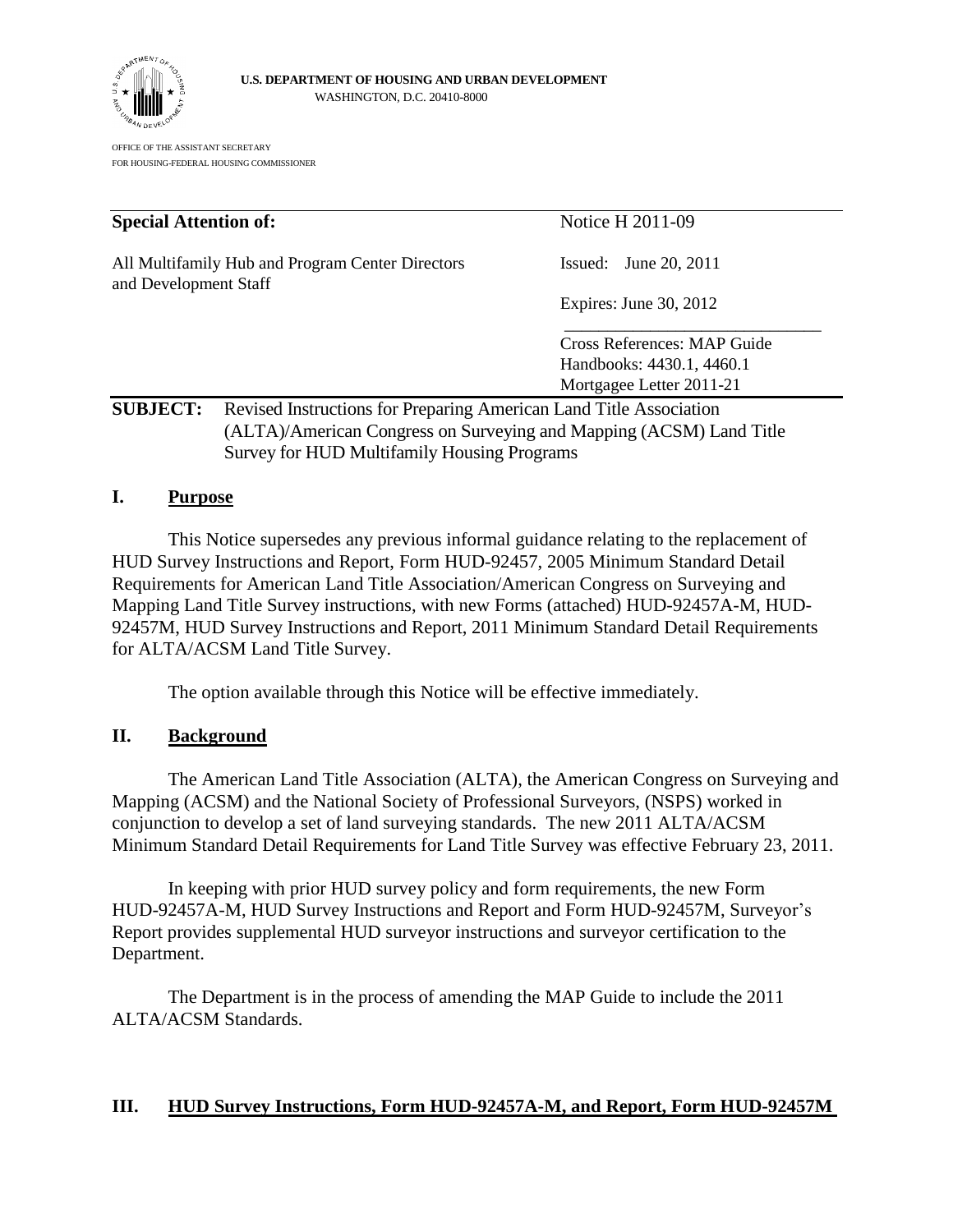Although the new HUD Survey Instructions, Form HUD-92457A-M, and Report, Form HUD-92457M, will be required submission documents for multifamily housing programs in connection with firm commitments issued on or after September 1, 2011, the new survey forms may be used prior to September 1, 2011, at the Mortgagee's option, if written notice of such use is provided to HUD. Use of the revised Form HUD-92457M is not required for transactions in which firm commitments are issued prior to September 1, 2011, and the use of the 2005 Form HUD-92457, relating to the 2005 ALTA/ASCM Standards remains acceptable for such transactions in which firm commitments are issued prior to September 1, 2011. The new forms are attached to this Housing Notice and may be accessed on HUD's website, [www.hudclips.org.](file:///C:/Documents%20and%20Settings/H09738/Local%20Settings/Temporary%20Internet%20Files/Local%20Settings/Temporary%20Internet%20Files/Content.Outlook/N9T4DPZ7/Local%20Settings/Temporary%20Internet%20Files/Content.Outlook/APE81PZ5/www.hudclips.org)

## **Changes to the HUD Survey Instructions and Report form include:**

- 2011 Minimum Standard Detail Requirements for ALTA/ACSM Land Title Surveys jointly established and adopted by the American Land Title Association, American Congress on Surveying and Mapping and the National Society of Professional Surveyors.
- The 2011 Minimum Standard Detail Requirements for ALTA/ACSM Land Title Surveys, Table A, Optional Survey Responsibilities and Specifications, thereof, items 1, 2, 3, 4, 6a, 6b, 7a,8, 9, 10a, 10b, 11b, 12, 13, 16, 17, 18, 19 and 20a, are the same as the 2005, Table A, Optional Survey Responsibilities and Specifications (flood zone, parking spaces, land area, zoning, etc.) with the following exceptions:
	- 1. While the required information did not change, minor edits were done to items 3, 8, 9, 12, 13, 16, and 17.
	- 2. Item 2, now requires the surveyor to notate postal/property address(es) on the survey. Previous item 2 requirement for a vicinity map has been moved to a requirement under Section 6.D.i.
	- 3. Item 6a, 6b, is a new requirement for current zoning classification and building setback requirements. HUD requires this information on drawings and application exhibits. This information will now be a requirement of the surveyor.
	- 4. Item 7, has the option for "gross floor area" removed. It was difficult for the surveyor to determine the gross floor area of multi-story buildings without entering the building and measuring the interior which is beyond their scope of work.
	- 5. Item 10, is a new requirement for the determination and location of division or party walls (typically walls separating units in condos or townhomes) and determination if such walls are plumb. The previous item 10, an option for showing access to a public way has been moved to a mandatory requirement under Section 5.B.iii, Section 5.B.vii and Section 6.C.iv.